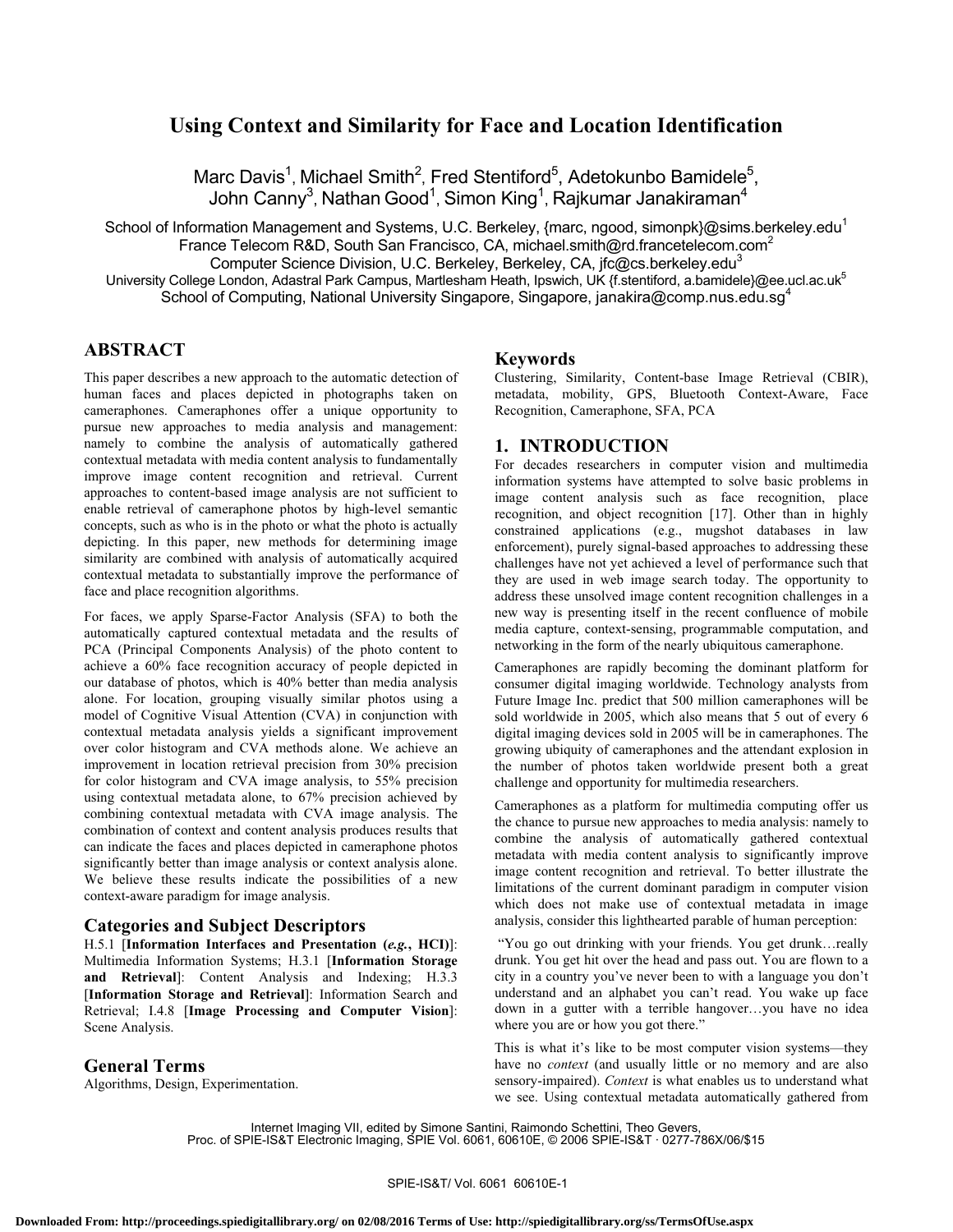cameraphones, we can more closely model the process of human image understanding by adding context to multimedia processing and retrieval [6, 9].

In our own research [6,7,8,21], we capture a variety of contextual metadata using the sensors readily available on consumer cameraphones: *temporal* (exact time served from the cellular network); *spatial* (CellID from the cellular network and GPS location from Bluetooth-connected GPS receivers); and *social* (who took the photo, who sent and/or received the photo when shared, and who was co-present when the photo was taken sensed via Bluetooth MAC addresses mapped to usernames). We have found in our experiments that analysis of such automatically gathered contextual metadata for face recognition[8] (the person(s) depicted in the photograph) and place recognition (the location depicted in the photograph) without any image analysis at all outperforms image content analysis alone. The combination of context and content analysis outperforms either one.

For faces, we demonstrated a significant improvement in retrieval precision from 43% precision for Principal Components Analysis (PCA) image analysis methods for determining the identity of a person depicted in a photo, to 50% precision using Sparse Factor Analysis (SFA) of contextual metadata alone, to 60% precision achieved by combining contextual metadata analysis with image analysis [8]. For location, we achieve a significant improvement in retrieval precision from 30% precision for color histogram and Cognitive Visual Attention (CVA) image analysis methods for determining the location depicted in a photo, to 55% precision using contextual metadata alone, to 67% precision achieved by combining contextual metadata with CVA image analysis. The improvements our results demonstrate over purely signal-based analysis techniques are substantial. The combination of context and content analysis produces results that can indicate the faces and places depicted in cameraphone photos significantly better than image analysis or context analysis alone. We believe these results indicate the possibilities of a new context-aware paradigm for image analysis.

It is important to note that in our analysis we are solving for the location of the *subject of the photo*, not of the cameraphone. *Automatically* gathered contextual metadata can help us determine the location of the cameraphone, but it does not tell us what the photographer is pointing the cameraphone at.

While automatically gathered contextual metadata outperforms image analysis alone, by helping reduce the set of images that content-based analysis need consider, the two approaches together (context and content analysis) can achieve better results than either alone.

In short, context can help content analysis to focus on what are the best subsets of photos to analyze, and content analysis can help context analysis disambiguate various locations that are below the level of its metadata precision.

## **1.1 Related Work**

The research of Naaman, et al., uses similar context features as our work for identifying human subjects [14]. The key differentiator is that we combine contextual analysis with signalbased face recognition to produce a better result than contextual analysis or computer vision alone can provide [8]. Other research cited in [8] has explored methods for face image annotation that focus on image similarity, thumbnail visualization, and intuitive

interfaces. Much of this work is focused on annotation interfaces. In prior work, a list of candidates is presented for verification using a compact interface. New methods in face recognition, such as high-resolution images, three-dimensional face recognition, and new preprocessing techniques may offer improved accuracy [11,15,20], but our context-aware approach utilizes comparatively lightweight computation and offers significantly improved performance today.

Timing information has been shown to be effective in clustering personal photo collections [11]. Naaman [13] used locational metadata as well as time of day and weather information to provide contextual cues to users for browsing their photos. Time and content based features (DCT coefficients) are combined by Cooper [5] to produce clusters of photos taken at events. In this paper, we focus on the use of automatically sensed and inferred metadata about the context of photo capture together with computer vision analysis of image content to make accurate predictions about the locations depicted in cameraphone photos. We combine locational metadata derived from the cellID, temporal metadata about the time of day and the day of the week, and image similarity to identify the location at which photographs were taken.

## **2. SYSTEM OVERVIEW**

### **2.1 MMM2: Gathering Data and Metadata**

The MMM2 system uses a client-server software architecture. A single Java-based HTTP server running on a Linux machine aggregates data and coordinates photo distribution for multiple client applications running on Nokia Series 60 handsets. The server application stores photo metadata and user profile information in a relational database accessed by Java servlets which interface via HTTP with the Context Logger and the web browser running the client handsets.

### *2.1.1 MMM2 Context Logger*

The Context Logger is a Symbian application developed by and modified in cooperation with the University of Helsinki Department of Computer Science Context Project (http://www.cs.helsinki.fi/group/context/). The Context Logger runs continuously on the handset and obtains rough location information by logging switches between cell towers. In addition, the logger periodically accesses the handset's Bluetooth radio to poll for the presence of nearby Bluetooth devices and to obtain precise location information from Bluetooth-enabled GPS devices (if available). Finally, the Context Logger monitors the phone's file system to detect new photographs. When a new photo is detected the Context Logger displays a simple user interface and begins to uploading the new photo to the MMM2 server in a background process. If the user selects to share the photo immediately, the Context Logger launches the phone's web browser to display an HTML-based user interface generated by the server. In the case of immediate sharing, photo metadata is transferred to the server via a URL query string. If the user opts not to share immediately, the metadata is attached to the end of the photo upload stream in XML format. The metadata snapshot associated with each photo consists of photo capture time, nearby Bluetooth device IDs, cell tower ID and GPS location (if available).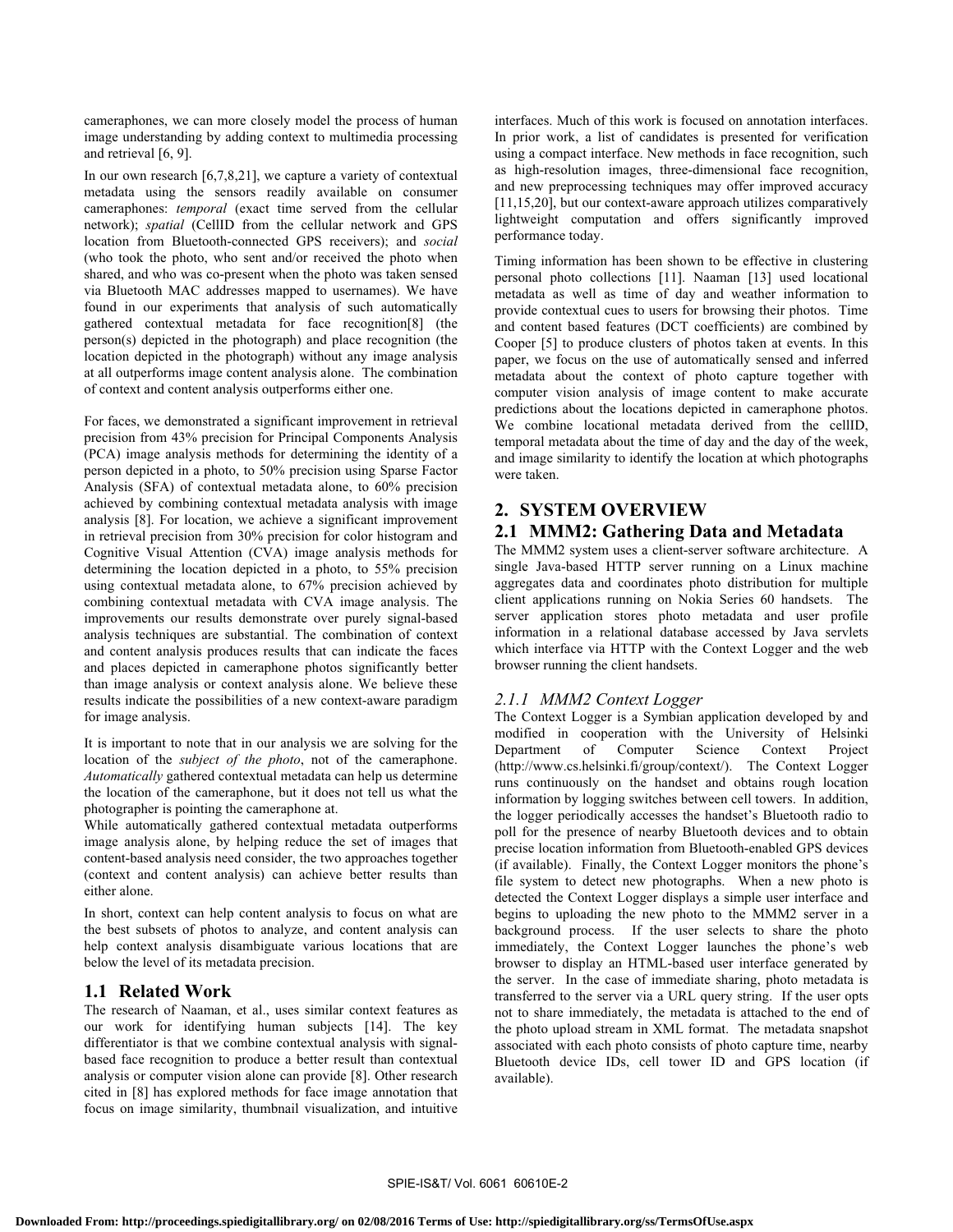## **2.2 Creation of Ground-Truth Dataset**

The data used for the location dataset came from the previously described MMM2 system. The details of the data are listed below.

| <b>Type</b> | <b>Sensor</b>    | <b>Feature</b> | <b>Feature Detail</b>      |
|-------------|------------------|----------------|----------------------------|
| Temporal    | Cellular         | Time of        | Weekend/weekday            |
|             | <b>Network</b>   | Capture        | Day of week                |
|             |                  |                | Minute of day              |
|             |                  |                | Timeslot (24 overlapping)  |
|             |                  |                | 2-hour intervals)          |
|             |                  |                | Detail                     |
| Social      | MMM <sub>2</sub> | Photo          | Phone owner (likely to be  |
|             | Server           | Owner          | photographer)              |
|             |                  | Other          | Which potential recipients |
|             |                  | Users          | are system users at share  |
|             |                  |                | time                       |
| Spatial     | Cellular         | Cell ID        | Cell ID where photo was    |
|             | Network          |                | captured                   |

| Table 1. Metadata Types, Sensors, Features, Feature Details |                 |  |  |
|-------------------------------------------------------------|-----------------|--|--|
|                                                             | for MMM2 System |  |  |

- 1. Time of Capture—binary values indicating whether or not the image was captured on the weekend. Also, the capture timeslot (hour of day, 24 values), day of week, and minute of the day
- 2. Photo Owner—the identity of the photo owner, 66 values
- 3. Other Users—recipient is a User, 66 values
- 4. Cell ID—the cell ID (426 values)

Each entry in the table describes the type of information, what sensor was used to collect it, and what the exact feature was. The type column describes where the information sits in relation to our view of contextual information. The sensor column describes how the information is actually collected from a technical perspective. The cellular network provides the phone time information and location in the form of the cell tower and cell id that the phone connects to. We gathered social information (contacts, shares and share frequencies) from the MMM2 server that we created.

To create a set of photos annotated with labeled faces we used a custom-built Java applet that can be accessed on the web, linked from the MMM2 website. The applet allows a user to select a region of a photo and associate a person's name with this region. Selecting a region associated with each face rather than simply a single point with the face allows this metadata to be used for face detection as well as recognition. Users were instructed to select regions of the photo containing faces (from ear to ear, forehead to chin), which were at least 20-30 pixels wide and in which the face is visible enough for the human annotator to recognize it. In an effort to create a dense set of annotated photos in which many faces appear many times, rather than a sparse set in which many faces appear only a few times, we had several MMM2 users (primarily from the development team) use this annotation tool to annotate as many photos as possible.



Figure 1. (Left) Subjects with frontal pose, (Right) Same subjects with non-frontal or distorted pose.

Eleven users total used the annotation tool, seven of which each annotated at least 20 photos. The result is a dataset of 1057 photos with faces, covering 173 different faces with 31 faces occurring at least 10 times each and 58 faces appearing at least 5 times each. While only 1057 photos had faces, the annotation process also produced a set of nearly 2000 additional photos known not to contain faces. While these additional photos are of no use in machine vision face recognition, the data can still be used in attempting to determine the contexts in which a user is likely to be photographing people rather than non-person subjects. Examples of the photos taken are shown in Figure 1. Frontal pose images represent a small fraction of our face images.

### **3. CONTENT ANALYSIS**

#### **3.1 Image Analysis**

Similarity measures are central to most pattern recognition problems especially computer vision and the problem of categorising and retrieving huge number of digital images. These problems have motivated considerable research into content based image retrieval [17] and many commercial and laboratory systems are described in the literature [e.g. 4]. There are many approaches to similarity and pattern matching and much of this is covered in survey papers [20].

### **3.2 Cognitive Visual Attention**

Studies in neurobiology and computer vision [12] are suggesting that human visual attention is enhanced through a process of competing interactions among neurons representing all of the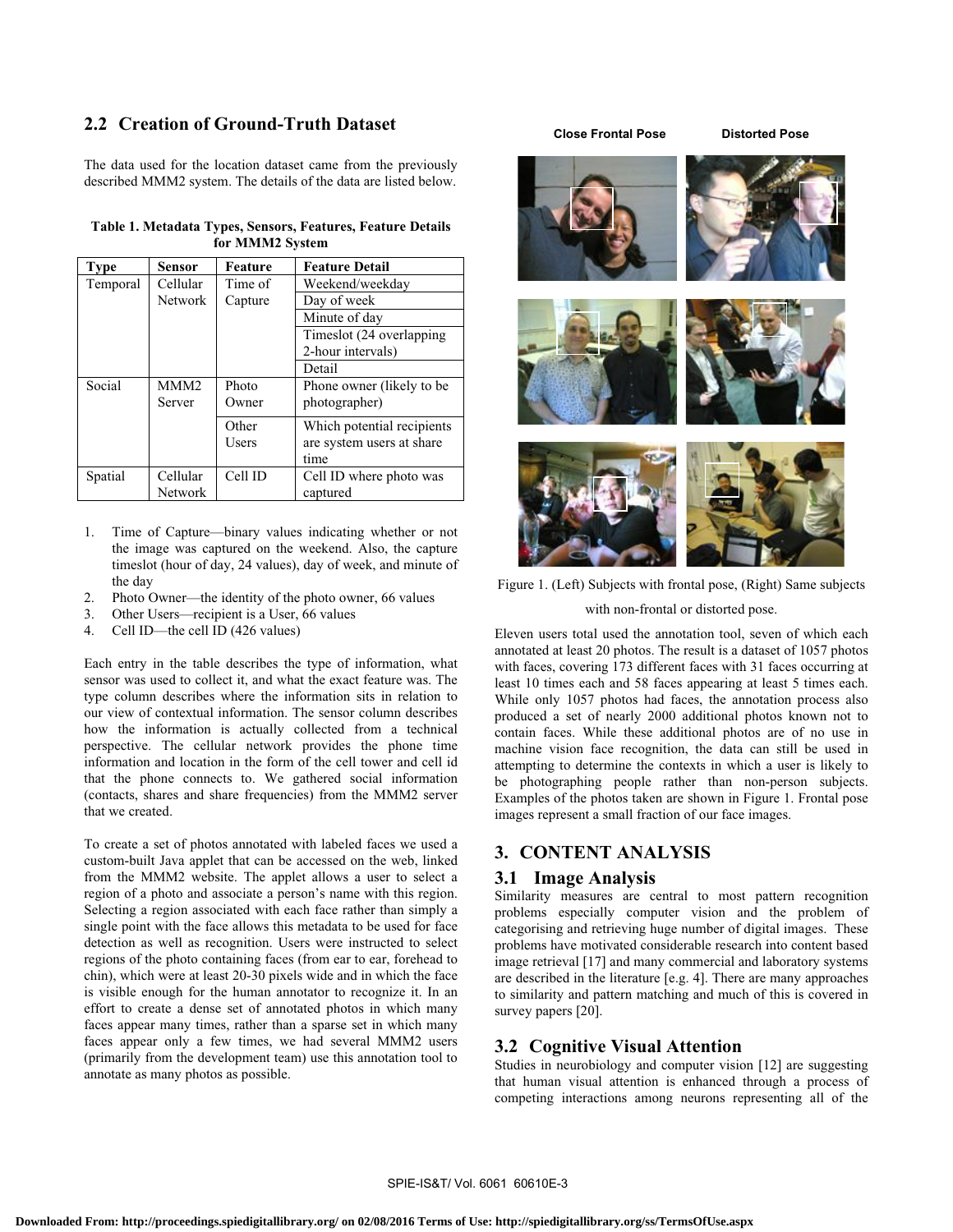stimuli present in the visual field. The competition results in the selection of a few points of attention and the suppression of irrelevant material.

Such a mechanism has been explored and extended to apply to the comparison of two images in which attention is drawn to those parts that are in common rather than their absence as in the case of saliency detection in a single image [1, 2, 18]. Whereas saliency measures require no memory of data other than the image in question, cognitive attention makes use of other stored material in order to determine similarity with an unknown image.

The model of Cognitive Visual Attention (CVA) used in this paper relies upon the matching of large numbers of pairs of pixel groups (forks) taken from patterns A and B under comparison.

Let a location  $x$  in a pattern correspond to a measurement  $a$  where

 $x = (x_1, x_2)$  and  $a = (a_1, a_2, a_3)$ 

Define a function  $\vec{F}$  such that  $\vec{a} = \vec{F}(\vec{x})$ .

Select a fork of *m* random points  $S_A$  in pattern A where

$$
S_A = \{x_1, x_2, x_3, ..., x_m\}.
$$

Similarly select a fork of m points  $S_B$  in pattern B where

$$
S_B = \{y_1, y_2, y_3, ..., y_m\} \text{ where}
$$

$$
x_i - y_i = \delta_j
$$

The fork  $S_A$  matches the fork  $S_B$  if

 $|F(x_i) - F(y_i)| \leq \varepsilon$   $\forall i$  for some  $\delta_i$   $j = 1, 2, ..., N$ 

In general  $\varepsilon$  is not a constant and will be dependent upon the measurements under comparison ie.

$$
\varepsilon_j = f_j(\mathbf{F}(\mathbf{x}), \mathbf{F}(\mathbf{y}))
$$

In effect up to N selections of the displacements  $\delta_i$  apply translations to  $S_A$  to seek a matching fork  $S_B$ .

The CVA similarity score  $C_{AB}$  is produced after generating and applying  $T$  forks  $S_A$ :

$$
C_{AB} = \sum_{i=1}^{T} w_i \quad \text{where } w_i = \begin{cases} 1 & \text{if } S_A \text{ matches } S_B \\ 0 & \text{otherwise} \end{cases}
$$

*CAB* is large when a high number of forks are found to match both patterns A and B and represents features that both patterns share. It is important to note that if  $C_{AC}$  also has a high value it does not necessarily follow that  $C_{BC}$  is large because patterns B and C may still have no features in common. The measure is not constrained by the triangle inequality.

#### **3.3 Training and Classification**

The similarity values obtained in this way may be used to drive a nearest neighbor classifier in which relative similarities with class representatives or exemplars determine the location classification decisions. The training process consists of the selection of representative images or exemplars that characterise the pattern class.

The selection of exemplars that characterise the pattern class may be carried out in many different ways and are considered later. The most straightforward selection is the visual centre of gravity i.e. the pattern  $G<sub>I</sub>$  to which all others in the class  $i$  are most similar, or rather the pattern with which all others in the class share most features in common (matching forks).

$$
G_{I} = \max_{P \in I} \frac{1}{Q} \sum_{Q \in I, P \neq Q} C_{QP}
$$

The classification *Cl(U)* of an unknown pattern U is then given by

$$
Cl(U) = \max_{R} C_{UG_R}
$$

Here *Cl(U)* identifies the class exemplar that shares the most features with the unknown pattern. It is important to emphasize that pattern separations are not being measured in a conventional feature space in which the features are fixed and extracted in a similar fashion from all patterns.

Instead different features are identified for each specific pattern comparison as an integral part of the process of calculating the similarity measure. This approach avoids many of the problems which have to be faced when dealing with high dimensional feature spaces.

|  |  |  | Table 1. Test set classification errors |  |
|--|--|--|-----------------------------------------|--|
|--|--|--|-----------------------------------------|--|

|                                 | Color            | <b>CVA</b> | Random | Metadata | Metadata         | Metadata   |
|---------------------------------|------------------|------------|--------|----------|------------------|------------|
|                                 | <b>Histogram</b> |            |        |          | &                | &          |
|                                 |                  |            |        |          | <b>Histogram</b> | <b>CVA</b> |
| Number of errors / 630 photos   | 440              | 434        | 386    | 283      | 248              | 207        |
| $%$ Error                       | 70               | 69         | 61     | 45       | 39               | 33         |
| % Reduction in histogram errors |                  |            | 12     | 36       | 44               | 53         |

#### **3.4 Visual Sub-cluster Extraction**

The method of selection of a single exemplar from a class of training images given in 2.2 will yield an exemplar that represents the most self-similar group of images within that class [1]. However, many different photos may be captured at each location and the location class is represented more realistically by several sub-clusters that contain similar content but are different from each other. Adding more exemplars in a conventional feature space does not necessarily guarantee improvements in classifier

performance because although some errors are corrected often many new ones are introduced because of the fixed spatial relationships imposed by the metric used.

In this work new exemplars will generate errors only if they share comparatively many features (forks) with the error patterns, which would in turn imply some visual similarity and therefore some justification for the errors. Exemplars representing subclusters of similar images may be extracted from the separation matrix *C<sub>PQ</sub>* by identifying those images that are dissimilar to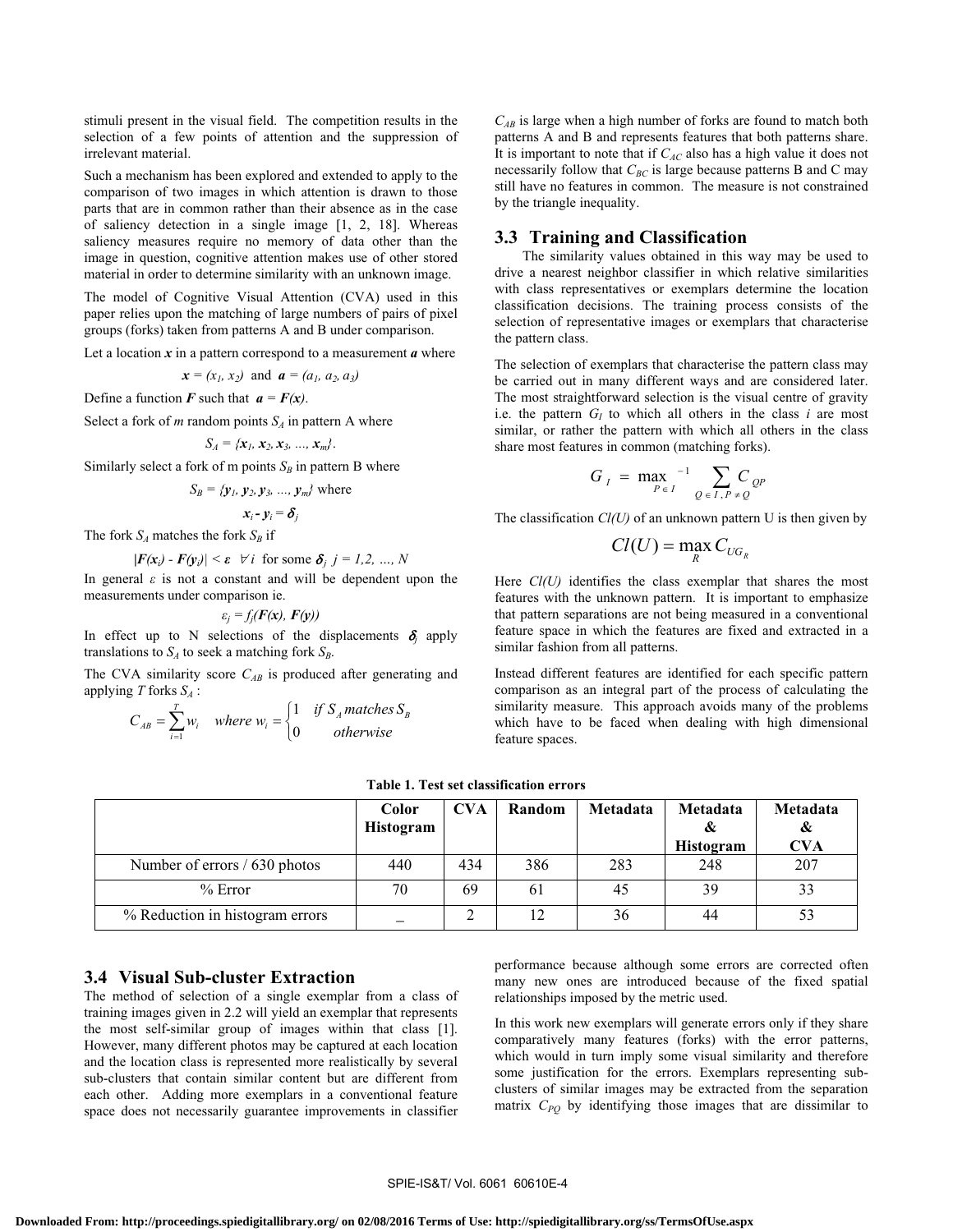exemplars already selected but similar to others in the class. We generate a difference similarity matrix

$$
C_{PQ}'=C_{PQ}-C_{PG_1}
$$

where  $G_I$  is the first exemplar image. Positive values in this matrix indicate similarities between images that have few features in common with  $G_l$ . Images which have many such associations are candidates for a sub-cluster exemplar  $G_2$ .

Let

$$
G_2 = \max_{P \in I} \sum_{Q} C'_{QP}
$$

*G2*. corresponds to the image having the greatest column total and therefore the largest number of features in common with others whilst having little similarity with *G1*.

In a similar fashion a succession of sub-cluster exemplars (Fig. 2) may be produced:

$$
C_{PQ}'' = C_{PQ} - C_{PG_1} - C_{PG_2}
$$

$$
G_3 = \max_{P \in I} \sum_{Q} C_{QP}''
$$

#### **3.5 Color Histogram Techniques**

One of the most popular techniques used in content based image retrieval employs color histograms mainly because of its simplicity and computational speed [17]. Pixel color distributions are generated that form feature vectors corresponding to each image. In its simplest form the distances between the feature vectors give an indication of the similarity of the respective images.

This approach is quite effective on some image databases, but unless scene geometry is also incorporated it is easy to see that large classes of different patterns will not be separated by this approach. As before classification of image *U* is given by

$$
Cl(U) = \min_{R} D_{UG_R}
$$
  
where  

$$
D_{QP} = \sum_{i=1}^{B} |h_i^Q - h|
$$

$$
h_i^R = i^{th}
$$
 pixel colour bin count/no pixels in R

and *B* is the number of color bins.  $B = 64$  in the results (Table 1).

Color histograms are used as an alternative similarity measure with which to compare the performance of the CVA algorithm.



**Figure 2. Visual sub cluster example corresponding to an exemplar (first image).** 

#### **3.6 Face Recognition**

Face recognition has long been the standard for identifying humans in images. Current methods attempt to detect key facial features such as eyes, nose, and lips, and match these features to known templates for human faces. Evaluation of these methods usually occurs with frontal facing images, such as those shown in the left column of Figure 1. Problems occur when facial imagery is not frontal as in the right column in Figure 1. Most of the images in this research were taken in natural settings with limited frontal pose. We tested 4 publicly available face recognition systems implemented by Colorado State University (CSU http://www.cs.colostate.edu/evalfacerec/):

- PCA: Eigenfaces principle components analysis based on linear transformations in feature space. PCA requires a short training time and uses a relatively small dimensionality of feature vectors. Many distance measures can be used, but we received the best accuracy with Euclidean and Mahalanobis.
- LDA+PCA Combination: Linear discriminant analysis based on the University of Maryland algorithm in the FERET tests. LDA training requires multiple images and first using PCA to reduce the dimensionality of the feature vectors.
- x Bayesian MAP: Maximum a posteriori (MAP) difference classifier based on the MIT algorithm developed by Moghaddam and Pentland. This algorithm examines the difference image between two photos to determine whether the two photos are of the same subject.
- x Bayesian ML: Maximum likelihood (ML) classifier based on the same MIT algorithm above.

*P i*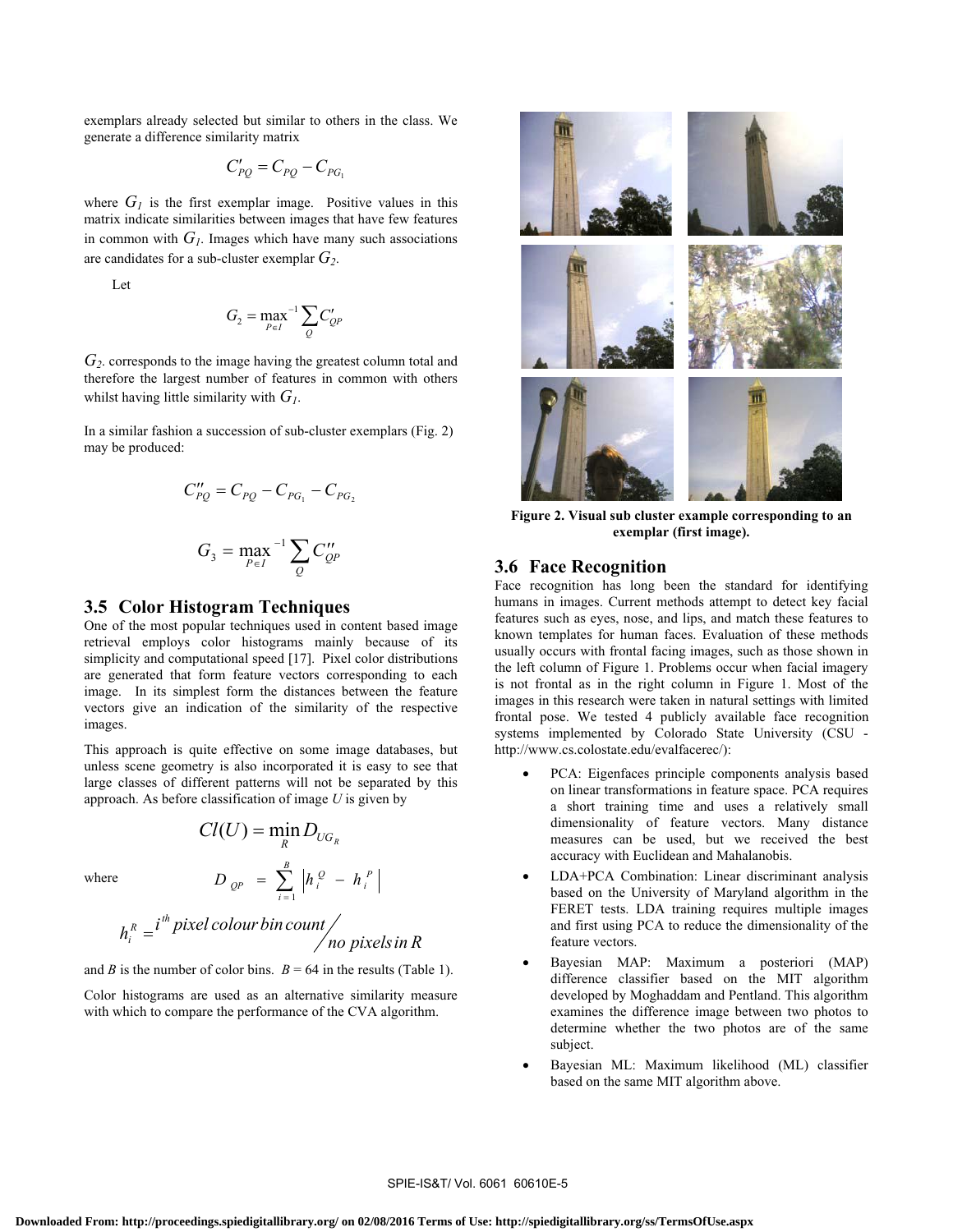#### **3.7 Predicting Faces Using SFA**

We used Sparse Factor Analysis (SFA) to combine the various contextual factors and metadata to predict which faces occurred in each photo. SFA is a linear probabilistic model that deals correctly with missing data. SFA was shown in [3] to be the most accurate method on standard collaborative filtering data (the EachMovie dataset). SFA is a generative probabilistic model, whose parameters are computed using expectation maximization (EM). Since it is a full generative model, it has a prior which serves as a regularizer. On instances where there is less evidence, the prior distribution exerts more influence and the algorithm is more conservative in its predictions. This works well on datasets with missing information. Our dataset contained cases were data was missing or not always available, for example the Bluetooth co-presence information.

Because SFA is a linear model, it also gives a direct means to infer the probable influence of particular metadata on the predictions. SFA is described formally as a model:

$$
Y=m\;X+N
$$

Where Y is a vector of (partially) observed values, X is a latent vector representing user preference, m is the "model" predicting user behavior, and N is a noise function. Y and X are assumed to be real-valued vectors. N is assumed to be multivariate, independent Gaussian noise. X is assumed to have a Gaussian prior distribution. All observed data are encoded as fields in the Y vector. All the data except for the computer vision output were discrete values. Each k-valued discrete input was encoded as k fields in Y that were binary value predicates. For instance, if there were 22 possible users, the third user would be represented as a 22-tuple in Y as  $(0, 0, 1, 0, 0, \ldots 0)$ . This departs somewhat from the ideal model for SFA, but the model was still able to produce useful predictions, as we will see in a moment.

We use SFA to combine all the contextual factors, metadata and data we gathered from computer vision. Our algorithm uses the data gathered from computer vision as another input for generating predictions. The computer vision data were real values, which correspond to the similarity metric between a face image in the test dataset, and another image in the training dataset. As well as known values, any field in a Y vector can be presented to the algorithm as an "X" meaning the value is unknown. This is how partial or missing data is received.

The SFA method requires two phases. In the learning phase, the EM recurrence is run on a training set of Y vectors to determine the most likely value of the model parameters including the matrix m. Training data will include all metadata fields, the results of computer vision algorithms, and the actual user identity (assuming this is known). In use, the algorithm will receive all contextual metadata and the results of computer vision analysis of the photo. From these partial observations Y and from the model parameters, a single E-step is used to determine the expected value of X for that instance. This X value is then used to predict all missing Y-values directly from the model equation above. These missing values will predict the identities of faces in the photo. This prediction is the MAP prediction for the missing data given the model.

### **3.8 GPS Clustering**

Our algorithm was unable to directly utilize the GPS coordinate of our geo-referenced photos, so we had to change them to a more suitable format. We decided to create two sets of clusters of GPS coordinates, one using k-means and the other using farthest first clustering. We ran both of these algorithms over the entire dataset with the goal of creating 100 clusters for each algorithm. We chose the algorithms and the number of clusters to provide clusters whose centroids approximated the geographical spread of the geo-referenced photos. After clustering, we calculated the geographical distance between each geo-referenced photo and the various cluster centroids and used that value to connect each photo to its nearby clusters.

## **4. EXPERIMENTAL DATA**

#### **4.1 Face Recognition on Cameraphone Data**

Face recognition is highly dependent on frontal pose and not well suited for cameraphone photos. The quotidian use and portability of a cameraphone leads to a capture environment that is often more varied than that of photos of human subjects captured with conventional cameras. Cameraphone users often take spontaneous photos [8, 21] often with non-frontal subjects, as shown in the bottom row of Figure 1. The low resolution and slow shutter speed of current cameraphones, which creates motion blur, or grainy photos in poor lighting conditions, also reduces face recognition accuracy. The much higher accuracy of the same vision algorithms we use in our study in face recognition trials using the NIST FERET dataset (http://www.frvt.org/FERET/default.htm) may be attributed to the "mug shot" quality of the photos in the NIST FERET corpus, i.e., each photo is of people depicted in full frontal view in a headand-shoulders shot. Our MMM2 corpus of over 27,000 cameraphone photos collected by our 66 users over 10 months shows much greater variability of photo conditions and often has multiple people depicted per photo—as such, our study attempts to test the "real world" accuracy of face recognition algorithms and approaches.

### **4.2 Photographic Location Data**

1209 images were taken using Nokia 7610 cameraphones in 12 different locations and 30 cell identities in and around the Berkeley Campus at a variety of times, by a number of different people without any specific instructions. No sifting of the data was carried out and many of the photos were blurred, misoriented, or taken in very poor light. All locations were covered by more than one cell. The metadata associated with each data item was extended to include a manually generated location label for evaluation purposes.

## **5. EXPERIMENTAL DESIGN**

To evaluate context-enabled face prediction, we used a dataset gathered from 11 users over 9 months. We built a table of Y vectors, each representing a photograph taken by a user. There were 1057 photos total. The set of photos was randomly partitioned into a training set of 337 photos and a test set of 720 photos. The total number of faces was 1402, with 424 used for training and 978 for testing. For each face, 8 photos were taken at random and 4 photos were selected manually for the training set. Manual selection was done to insure a sufficient number of visible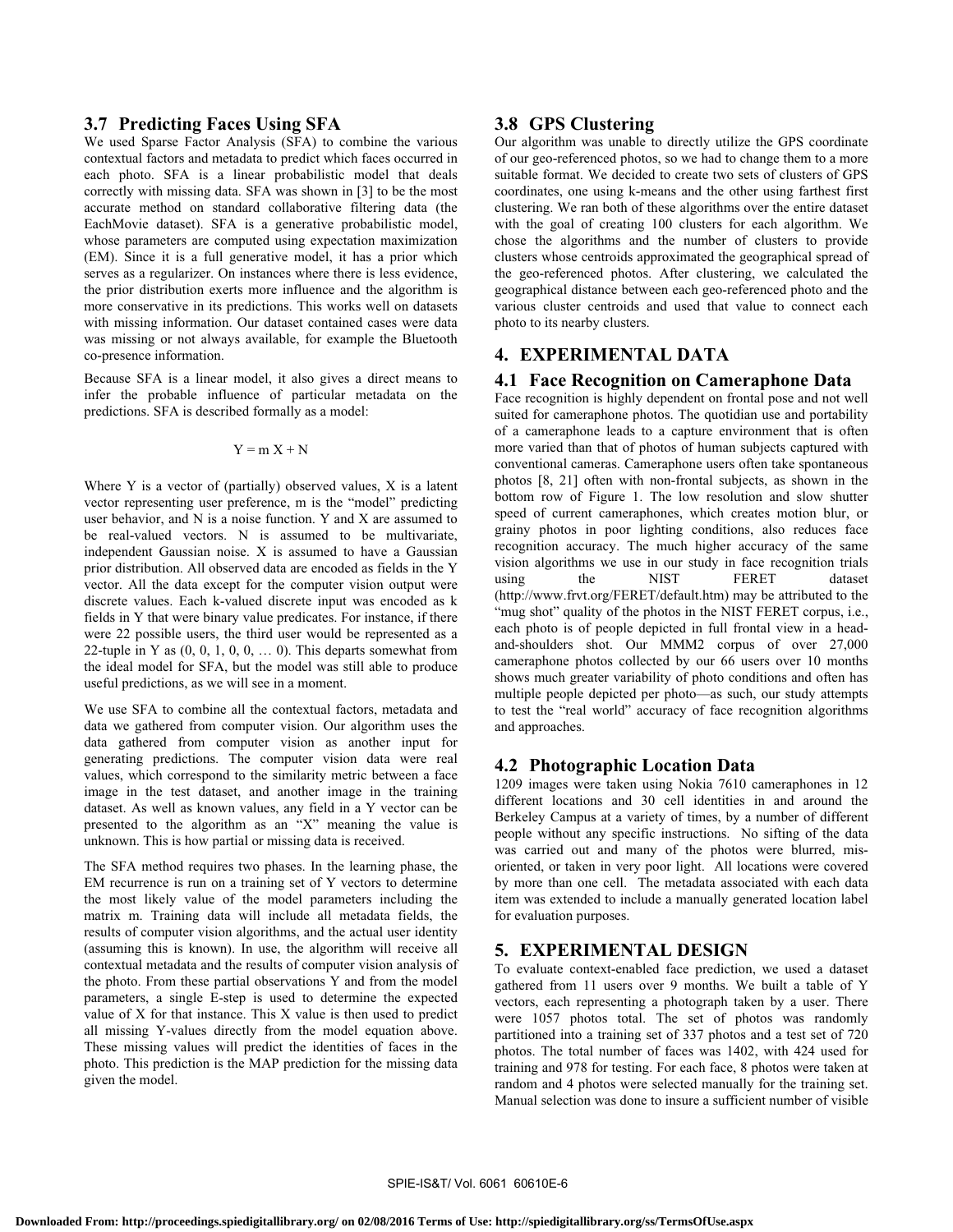faces in the training set. We will automate this process in future work. The photos in the training set were hand-labeled with the names of actual individuals in each photo. The resulting set of images will be the "training gallery." There were a total of 173 different individuals pictured in the training gallery. The test images were similarly annotated and partitioned. Each photo contained images of 1 to 4 people. The training gallery contained 2-4 images of each subject on average.

For the face recognizers, the test images were again partitioned into distinct faces images. Each photo record has 173 fields (for a particular recognizer), which correspond to the possible subjects in the image. In field number k, we place the value of the metric distance between a face in the test image and face number k from the training gallery. Since there may be multiple faces in the photo, we used the min of distances between all images in the photo, and training gallery image k. In almost all cases, the actual best match between gallery images and test photo involves that lowest weight edge.

The context data is listed in Table 2.

**Table 2. Context Data Features** 

|    | Feature                                                     | Value             |
|----|-------------------------------------------------------------|-------------------|
|    | 1. Weekend or Weekday capture                               | Binary            |
| 2. | The capture times lot (hour of day)                         | 24 binary values  |
| 3. | The identity of the photo owner                             | 11 binary values  |
| 4. | Was the photo taken indoors or outdoors                     | Binary            |
| 5. | The cameraphone cell ID                                     | 426 binary values |
| 6. | GPS location value, farthest first clustering               | 100 binary values |
| 7. | GPS location value, k-means clustering                      | 99 binary values  |
| 8. | Identities of people in the photo                           | 173 values        |
| 9. | The ID of the photo sharing recipient                       | <b>ID</b> value   |
|    | 10. Bayes MAP comparison metrics for each<br>candidate face | 173 real values   |
|    | 11. Bayes ML comparison metrics for each<br>candidate face  | 173 real values   |
|    | 12. LDA comparison metrics for each<br>candidate face       | 173 real values   |
|    | 13. PCA comparison metrics for each<br>candidate face       | 173 real values   |

#### **5.1 Running the Experiments**

We trained the SFA model in two different ways: first using all contextual metadata and the face recognizer outputs, secondly using the contextual metadata only. To evaluate the results, we used precision-recall plots. We also formed precision-recall plots for each of the computer vision algorithms individually, using the negative of the metric distance as the face predictor. In both cases, the model dimension used was 40. Training time was about 2 minutes. Training for the Bayesian classifiers took about 7 hours. PCA and LDA classifiers trained in less than 10 minutes. Face recognition testing takes less than one minute for all 4 algorithms.

### **6. EVALUATION**

#### **6.1 Location by Contextual Metadata**

A training set of 579 images were randomly selected from the total set of 1209 and 33 exemplars selected representing visual sub-clusters across the locations. The remaining 630 data items were used as a test set in the results described below. In addition

the distributions of metadata attributes  $a^i_{jk}$  for each location *i* 

were extracted from the 579 items where

Hours of the day  $a_{1k}^i$   $k = 1, ..., 24$  $\text{Weekday} \quad a_{2k}^i \quad k = 1, ..., 7$ Cell identity  $a_{3k}^i$   $k = 1, ..., 30$ 

Normalized distributions were extracted across the 12 locations for each attribute value. Photos were then classified by summing the attribute distributions across locations corresponding to the metadata values of the photo *U* and selecting the location with the highest value:

$$
Cl (U) = \max_{R} {}^{-1} \sum_{j} a_{jk}^{R}
$$

where *K* corresponds to the respective attribute values of *U*.

#### **6.2 Location by Metadata and Vision**

Contextual metadata or visual features alone are incapable of precisely determining location, but in combination a better result should be attainable than either approach in isolation, Table 1.

The metadata attribute distributions for candidate images *U* were

augmented with a normalized and weighted vector  $V_i$   $i = 1,...,12$ where

$$
v_i = \alpha \cdot \max_{R=i} C_{UG_R} / \sum_{j} \max_{R=j} C_{UG_R}
$$
 and  $\alpha$  is a constant.

## **7. DISCUSSION AND RESULTS**

#### **7.1 Face identification Experimental Results**

The margins in precision/recall among the different methods are quite large. Context+Vision does better than any individual predictor. Its initial precision is about 60% and is fairly flat across the recall range, as seen in Figure 3. The precision-recall curve has an unusual shape, but that is caused by the very small number of faces to be retrieved for each photo (one to four). The curve's flatness shows that the precision does not decrease very much between the best match and second, third, fourth best. Steps in the curve appear at 1/2, 1/3, 2/3, 1/4 etc. corresponding respectively to photos with 2, 3, 3, 4 users. The sharpest drop is at  $\frac{1}{2}$ , which is intuitive given that there are quite a few more images of two people than three or four, and also the sharpest accuracy drop is likely to occur between the best and second-best face images.

Context-only prediction (without the aid of computer vision) has 50% initial precision, and a similar slow fall-off. The best vision method was PCA, which was much better than the other vision predictors at around 43%. The other three are quite similar to each other, with LDA doing a little better than the two Bayes predictors, which were around 30%. The PCA Euclidean measure was the simplest and performed the best. This was surprising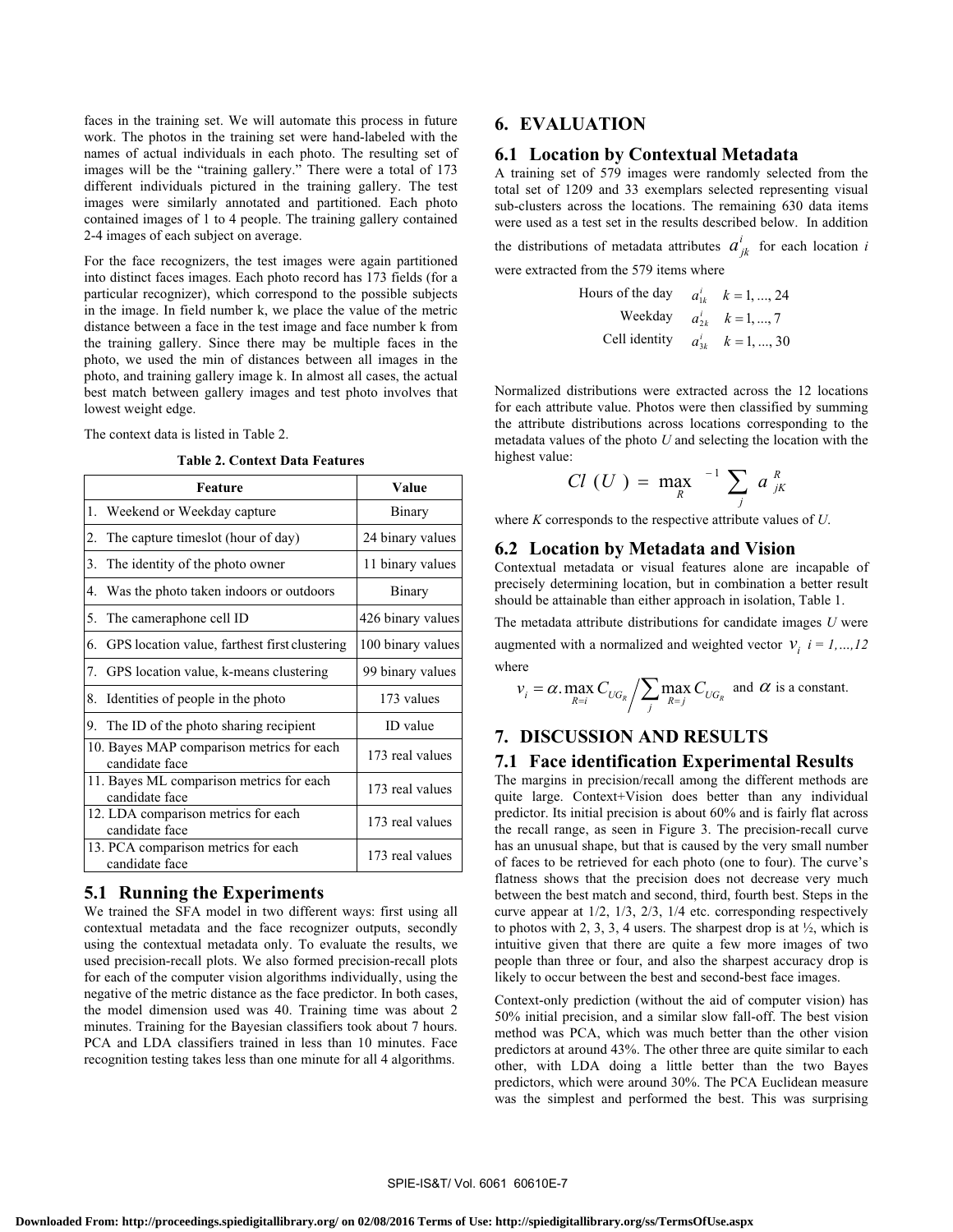considering this measure performed roughly 15% worse with earlier CSU experiments using the NIST FERET data. It may be that PCA is more robust for use with real world datasets; this hypothesis deserves further study.



# **7.2 Location Identification Experimental Results**

Images were classified using the histogram classifier, the CVA classifier and metadata classifiers alone. Not surprisingly the vision systems performed badly because the image set was extremely diverse and contained many images which from their appearance could have been taken in any of the 12 locations. In fact a random classifier based on the frequencies of photos taken at each location performed better. The metadata performed surprisingly well not just because the cell IDs helped to limit the errors, but also because it was apparent that activities were taking place at certain times of the day and days of the week that distinguished among various locations for those activities.

| <b>Feature Removed</b> | Rise in error rate |
|------------------------|--------------------|
| Weekday                | 0.046              |
| Hour of day            | 0.116              |
| Cell ID                | 0.117              |

**Table 3. Error Rate Increase Per Feature Removed** 

The relative value of the contextual categories was tested by removing one at a time and noting the percentage increase in error rate for the metadata plus CVA classifier. Removal of the weekday category gave rise to a 4.6% rise in error rate, and the time and cell identity led to rises of 11.6% and 11.7%, respectively (Table 3). So both time and the cell identity were important and contributed equally towards correct location decisions.

Both combined vision and metadata classifiers reduced errors mostly in locations with overlapping cell coverages. Detailed study of the errors indicated that many images were visually dissimilar to all the exemplars and so in these cases the visual attributes did not contribute towards the classification decision. We expect that as the image collection accumulates, more visual

sub-clusters will emerge and performance will improve with the addition of more exemplars.

It should be emphasized that the material in these experiments is not from personal collections, where time and date of image capture alone provides a natural attribute for accurate clustering, but from an image collection of many users in which contextual metadata (spatial, temporal, and social) can be used to determine both individual and group clusters in space-time.

### **8. CONCLUSIONS & FUTURE WORK**

This paper has described a new approach to the automatic identification of human faces and location in mobile images. It has shown that the combination of attributes derived from both contextual metadata and image processing produces a measure that can indicate the location at which photos were taken. In particular, the CVA similarity measure together with the unsupervised cluster extraction promises to be applicable to larger sets of data.

Our future experiments will investigate torso-matching for detecting subjects in multiple photos taken at the same location and time [19] as well as the integration of additional context and content analysis techniques. We will also plan to combine our context-aware face recognition research with our context-aware location recognition research to create a comprehensive solution for mobile media management.

#### **9. ACKNOWLEDGMENTS**

The authors wish to acknowledge the support of Research and Venturing within British Telecom, Hewlett-Packard, France Telecom, Nokia, Ricoh Innovations, Opera Software, TEKES, the University of California Discovery Grant for Digital Media, and the students at the UC Berkeley School of Information Management and Systems for contributing their photos to this project. The work also falls within the scope of the MUSCLE Network of Excellence in the European  $6<sup>th</sup>$  Framework [11].

#### **10. REFERENCES**

- [1] A. Bamidele, and F.W.M. Stentiford, An attention based similarity measure used to identify image clusters, *Semantic Multimedia analysis*, *2nd European Workshop on the Integration of Knowledge, Semantics and Digital Media Technology, London, U.K.*, 30 Nov -  $1<sup>st</sup>$  Dec., 2005,
- [2] A. Bamidele, F.W.M. Stentiford, and J. Morphett, An Attention-Based Approach to Content Based Image Retrieval, *British Telecommunications Advanced Research Technology Journal on Intelligent Spaces, Springer Verlag Book edition*, (Nov. 2004).
- [3] J. Canny, Collaborative Filtering with Privacy via Factor Analysis. *ACM SIGIR in Tampere, Finland*, 2000.
- [4] C. Carson, S. Belongie, H. Greenspan, and J. Malik, Blobworld: image segmentation using expectationmaximisation and its application to image querying*. IEEE Trans. Pattern Anal. Mach. Intell*. 24(8) (2002) 1026-1038
- [5] M. Cooper, J. Foote, A. Girgensohn, and L. Wilcox, Temporal event clustering for digital photo collections, ACM Multimedia '03, November 2-8, Berkeley, 2003.
- [6] M. Davis, S. King, N. Good and R. Sarvas, From Context to Content: Leveraging Context to Infer Media Metadata. In: